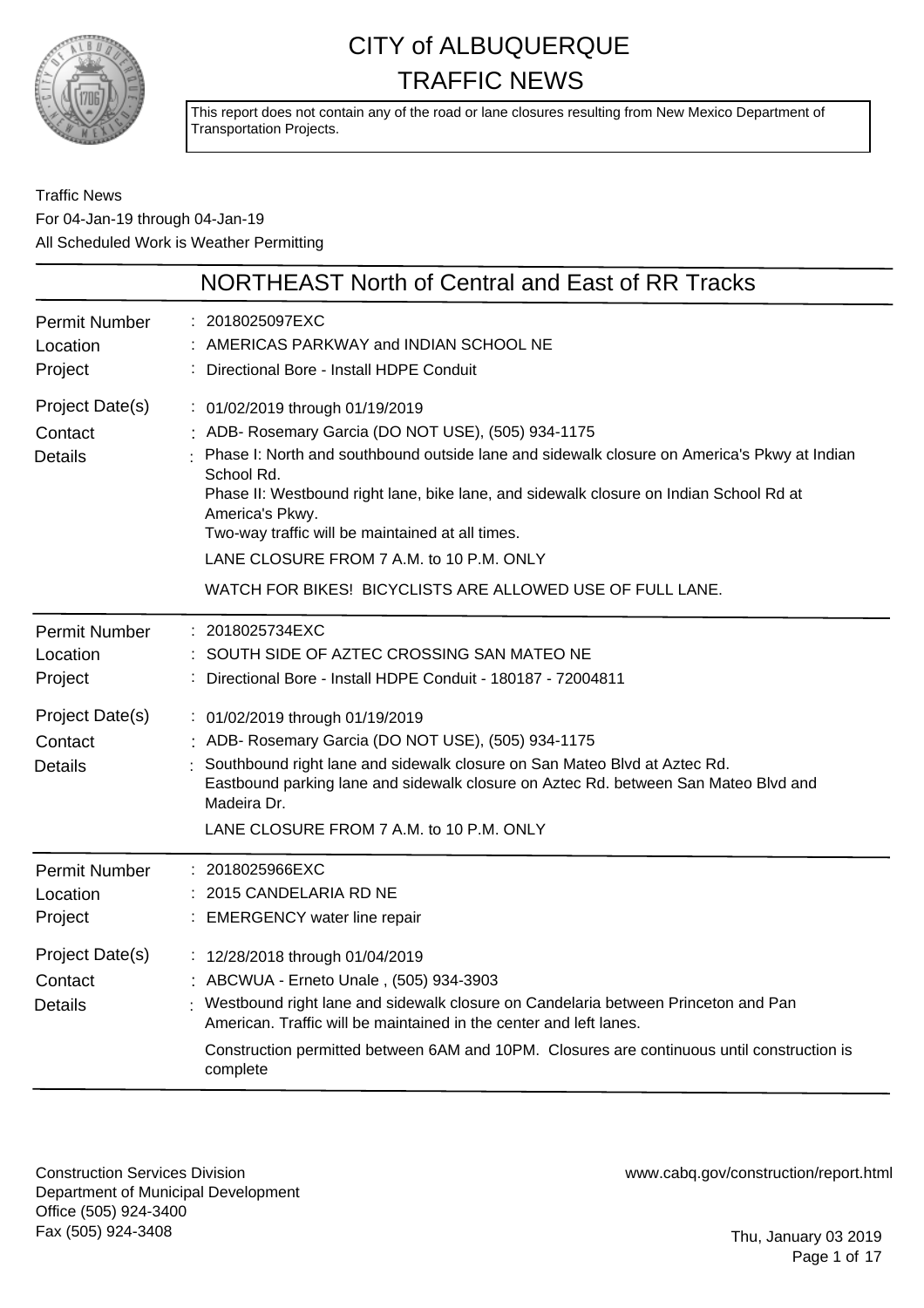

This report does not contain any of the road or lane closures resulting from New Mexico Department of Transportation Projects.

#### Traffic News For 04-Jan-19 through 04-Jan-19 All Scheduled Work is Weather Permitting

|                                              | NORTHEAST North of Central and East of RR Tracks                                                                                                                                                                                                                                                                                                                       |
|----------------------------------------------|------------------------------------------------------------------------------------------------------------------------------------------------------------------------------------------------------------------------------------------------------------------------------------------------------------------------------------------------------------------------|
| Permit Number<br>Location<br>Project         | : 2018025871EXC<br>: CENTRAL From BROADWAY To I25 RAMP<br>: Punch List Mostly Replacing Crack Cement - Putting New Rings and Covers                                                                                                                                                                                                                                    |
| Project Date(s)<br>Contact<br><b>Details</b> | : 01/03/2019 through 01/18/2019<br>: STAR PAVING - CARLOS, (505) 991-3001<br>: Various lane closures on Central and side streets between Broadway and I-25.<br>LANE CLOSURE FROM 9 A.M. TO 4 P.M. ONLY.                                                                                                                                                                |
| Permit Number<br>Location<br>Project         | : 2018025868EXC<br>: COMANCHE From MORRIS To JUAN TABO<br>: Restoration - 180486 - 72004101                                                                                                                                                                                                                                                                            |
| Project Date(s)<br>Contact<br><b>Details</b> | : 12/20/2018 through 01/12/2019<br>: ADB COMPANIES - Bryce Basista, (314) 562-3579<br>Eastbound right lane, bike lane, and sidewalk closure on Comanche Rd. between Morris St. and<br>Juan Tabo Blvd. in 200 ft. intervals.<br>WATCH FOR BIKES! BICYCLISTS ARE ALLOWED USE OF FULL LANE.                                                                               |
| Permit Number<br>Location<br>Project         | : 2018025472EXC<br>CONSTITUTION From JUAN TABO To MURIEL<br>Directional Bore - Install HDPE Conduits - 180442 -72004589                                                                                                                                                                                                                                                |
| Project Date(s)<br>Contact<br><b>Details</b> | : 01/02/2019 through 02/02/2019<br>: ADB COMPANIES - Bryce Basista, (314) 562-3579<br>Phase I: Westbound right lane, bike lane, and sidewalk closure on Constitution just west of Juan<br>Tabo Blvd.<br>Phase II: Southbound right lane and sidewalk closure on Juan Tabo Blvd between Constitution<br>Ave and Summer Ave.<br>LANE CLOSURE FROM 7 A.M. to 10 P.M. ONLY |
|                                              |                                                                                                                                                                                                                                                                                                                                                                        |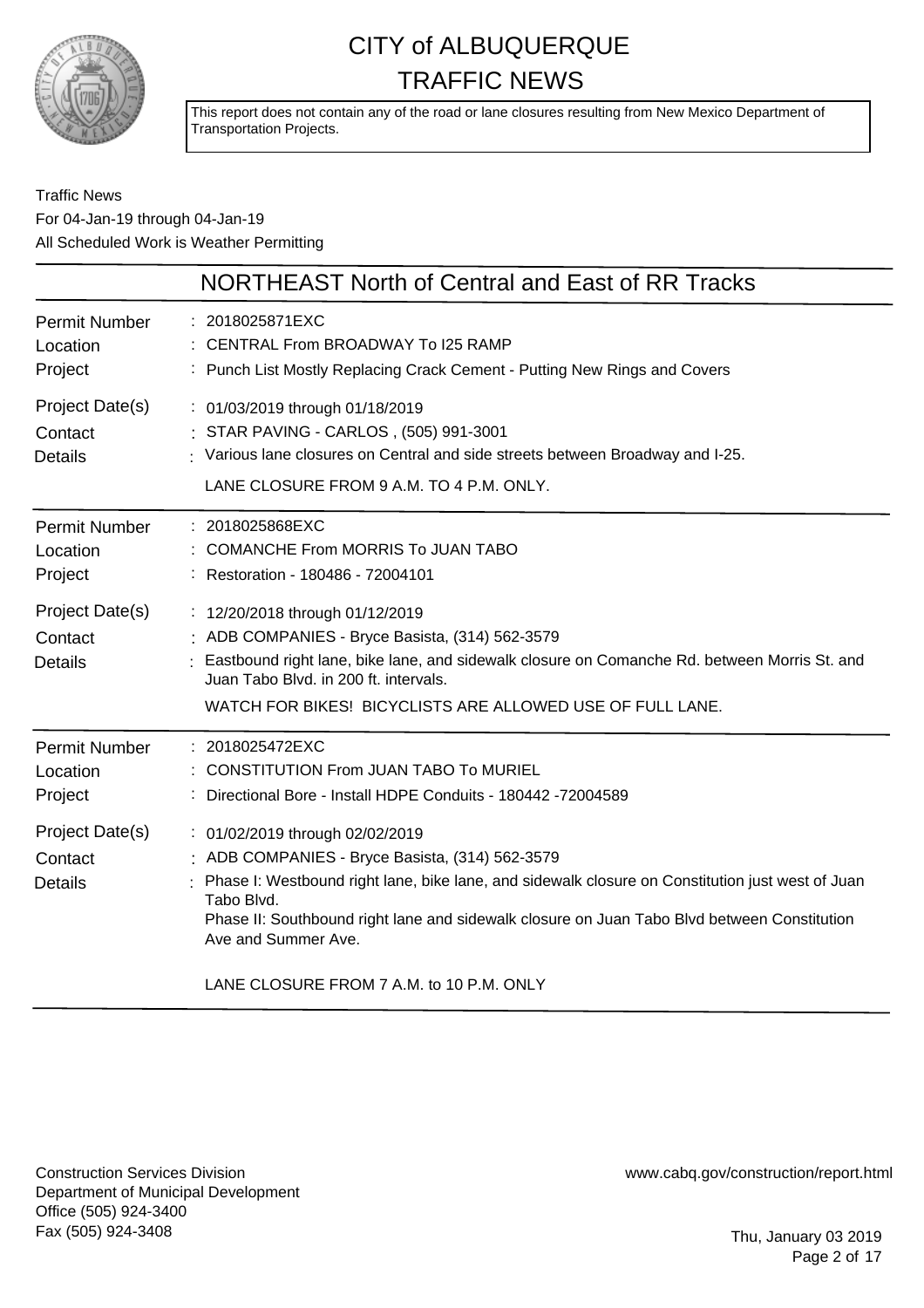

This report does not contain any of the road or lane closures resulting from New Mexico Department of Transportation Projects.

#### Traffic News For 04-Jan-19 through 04-Jan-19 All Scheduled Work is Weather Permitting

|                                              | NORTHEAST North of Central and East of RR Tracks                                                                                                                                                                                                                                                                                                                                                                                           |
|----------------------------------------------|--------------------------------------------------------------------------------------------------------------------------------------------------------------------------------------------------------------------------------------------------------------------------------------------------------------------------------------------------------------------------------------------------------------------------------------------|
| Permit Number                                | : 2018025094EXC                                                                                                                                                                                                                                                                                                                                                                                                                            |
| Location                                     | : CUTLER at PROSPECT NE                                                                                                                                                                                                                                                                                                                                                                                                                    |
| Project                                      | : Directional Bore- Install HDPE Conduit - 180214 - 72004526                                                                                                                                                                                                                                                                                                                                                                               |
| Project Date(s)                              | : 01/02/2019 through 01/19/2019                                                                                                                                                                                                                                                                                                                                                                                                            |
| Contact                                      | : ADB- Rosemary Garcia (DO NOT USE), (505) 934-1175                                                                                                                                                                                                                                                                                                                                                                                        |
| <b>Details</b>                               | : LANE CLOSURE FROM 7 A.M. to 10 P.M. ONLY                                                                                                                                                                                                                                                                                                                                                                                                 |
| Permit Number                                | : 2018025665EXC                                                                                                                                                                                                                                                                                                                                                                                                                            |
| Location                                     | : CUTLER From MORNINGSIDE NE                                                                                                                                                                                                                                                                                                                                                                                                               |
| Project                                      | : Sewer Line and Manhole Installation.                                                                                                                                                                                                                                                                                                                                                                                                     |
| Project Date(s)<br>Contact<br><b>Details</b> | : 12/17/2018 through 03/22/2019<br>: RMCI - Oswaldo Marin, (505) 345-0008<br>Phase 1: Total eastbound closure on Cutler west of Morningside. Two way traffic will be<br>maintained by flagging operation.<br>Phase 2: Total eastbound closure on Cutler west of Morningside. Follow Detour.<br>Phase 3: Total westbound closure on Cutler west of Morningside. Follow Detour.<br>LANE CLOSURE FROM 9 A.M. TO 4 P.M. ONLY.<br>Follow detour |
| <b>Permit Number</b>                         | : 2019025970EXC                                                                                                                                                                                                                                                                                                                                                                                                                            |
| Location                                     | 5300 ESTRELLITA DEL NORTE From SPAIN To DEL VITTO                                                                                                                                                                                                                                                                                                                                                                                          |
| Project                                      | : DIRECTIONAL BORE / DRILL.                                                                                                                                                                                                                                                                                                                                                                                                                |
| Project Date(s)<br>Contact<br><b>Details</b> | : 01/02/2019 through 01/16/2019<br>: MEGACOMM - AMBERLY Encinias, (505) 615-0114<br>: Westbound bike lane and sidewalk closure on Spain between Del Vito and Estrellita Del Norte.<br>Southbound sidewalk closure on Del Vito.<br>Northbound sidewalk closure on Estrellita Del Norte.                                                                                                                                                     |

CONSTRUCTION PERMITTED BETWEEN 7 A.M. AND 7 P.M. ONLY

Construction Services Division Department of Municipal Development Office (505) 924-3400 Fax (505) 924-3408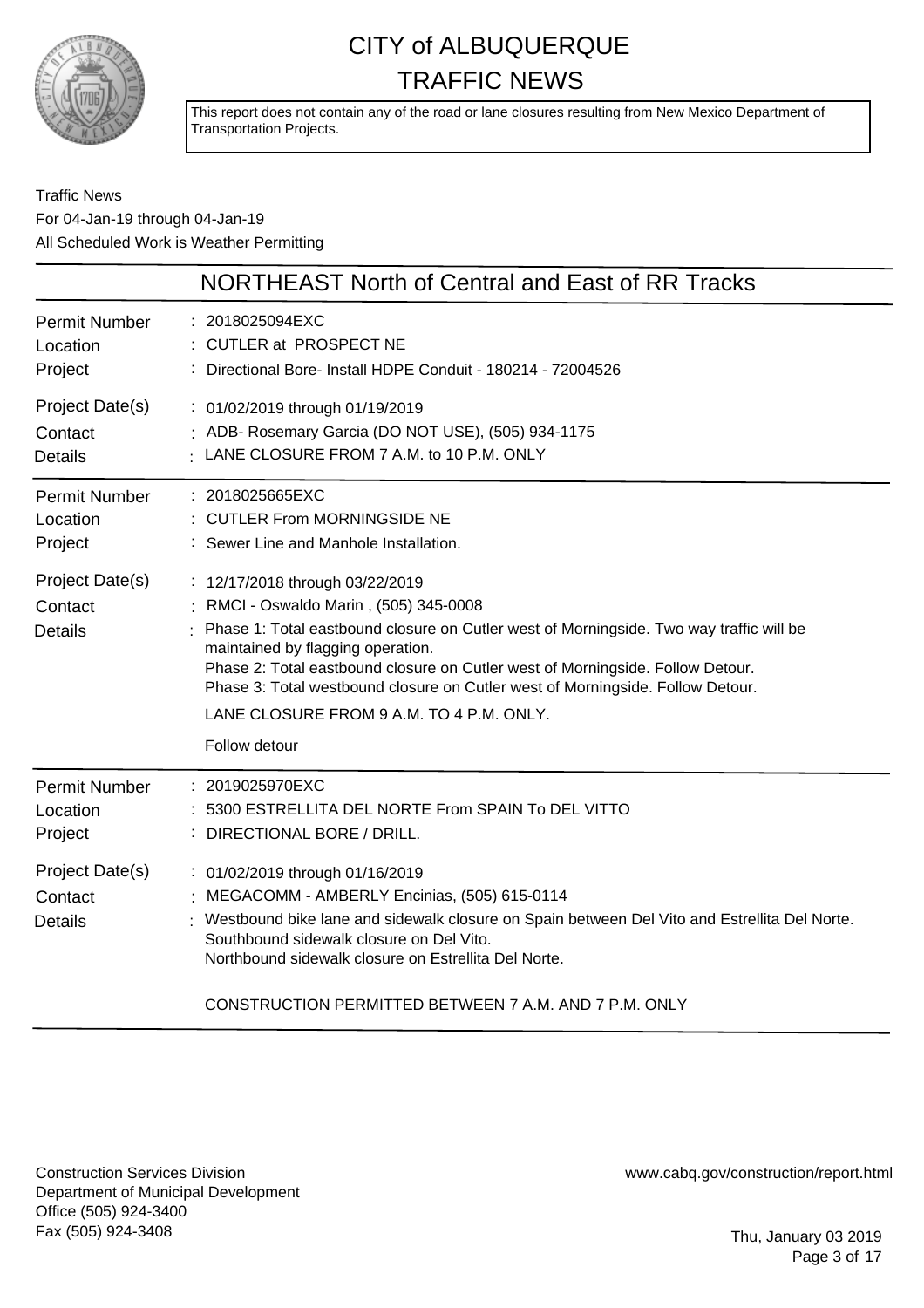

This report does not contain any of the road or lane closures resulting from New Mexico Department of Transportation Projects.

#### Traffic News For 04-Jan-19 through 04-Jan-19 All Scheduled Work is Weather Permitting

|                                                                                             | NORTHEAST North of Central and East of RR Tracks                                                                                                                                                                                                                                                                                                                                                                                                                                                                                                                                                                                                                                                                                                                     |
|---------------------------------------------------------------------------------------------|----------------------------------------------------------------------------------------------------------------------------------------------------------------------------------------------------------------------------------------------------------------------------------------------------------------------------------------------------------------------------------------------------------------------------------------------------------------------------------------------------------------------------------------------------------------------------------------------------------------------------------------------------------------------------------------------------------------------------------------------------------------------|
| <b>Permit Number</b><br>Location<br>Project                                                 | : 2018025469EXC<br><b>HARPER From BARNHART To GLENDORA</b><br>: Boring.                                                                                                                                                                                                                                                                                                                                                                                                                                                                                                                                                                                                                                                                                              |
| Project Date(s)<br>Contact<br><b>Details</b>                                                | : 12/04/2018 through 01/04/2019<br>: LAN-TEL COMMUNICATION SERVICES - Tony Guinn, (816) 206-2910<br>Westbound sidewalk closure on Harper between Glendora and Barnhart.<br>The CONTRACTOR shall notify ALL businesses, residents, and public facilities directly affected<br>by the street and/or lane closure with a printed flyer at least two days prior to closure per<br>Section 1200.5.3 of the COA Standard Specifications for Public Works Construction, and must<br>comply with all other requirements of Section 1200.5.                                                                                                                                                                                                                                   |
| <b>Permit Number</b><br>Location<br>Project<br>Project Date(s)<br>Contact<br><b>Details</b> | : 2018025856EXC<br>: JEFFERSON From MASTHEAD To JEFFERSON PLAZA<br>: Facility Maintenance - 18084 - 72004764 72004789 72004795 72004771 72004777 72004796<br>72004797 72004801<br>: 01/02/2019 through 01/31/2019<br>: ADB COMPANIES - Bryce Basista, (314) 562-3579<br>Phase I: Northbound right lane, bike lane, and sidewalk closure on Jefferson St. between<br>Jefferson Plaza and Masthead St. in 200 ft. intervals.<br>Phase II: Southbound right lane and sidewalk closure on Jefferson Blvd just north of Masthead.<br>Phase III: Westbound right lane and sidewalk closure on Masthead St. between I25 and<br>Jefferson St. in 200 ft. intervals.<br>LANE CLOSURE FROM 9 A.M. TO 4 P.M. ONLY.<br>WATCH FOR BIKES! BICYCLISTS ARE ALLOWED USE OF FULL LANE. |
| <b>Permit Number</b><br>Location<br>Project<br>Project Date(s)<br>Contact<br><b>Details</b> | : 2018025339EXC<br>JUAN TABO From CANDELARIA To HAINES<br>Directional Bore - Install HDPE Conduit - 180447 - 72032873, 72032875, 72032876, 72032877,<br>72032878<br>11/29/2018 through 01/12/2019<br>: ADB COMPANIES - Bryce Basista, (314) 562-3579<br>Southbound right lane and sidewalk closure on Juan Tabo Blvd between Candelaria and Haines<br>Ave. SB traffic will be reduced to two lanes in 1200 ft. intervals.<br>LANE CLOSURE FROM 7 A.M. to 10 P.M. ONLY                                                                                                                                                                                                                                                                                                |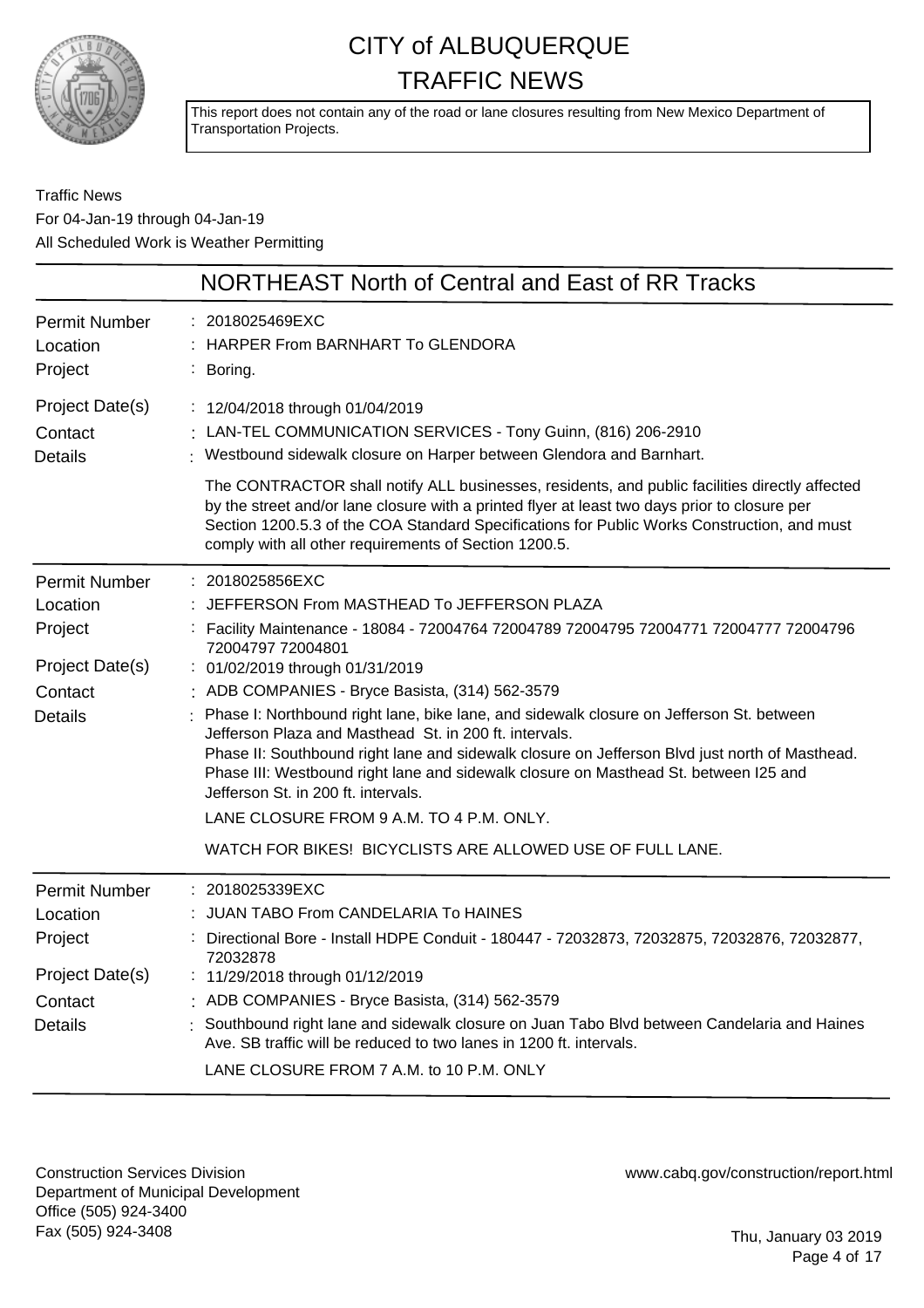

This report does not contain any of the road or lane closures resulting from New Mexico Department of Transportation Projects.

#### Traffic News For 04-Jan-19 through 04-Jan-19 All Scheduled Work is Weather Permitting

|                                                                                      | NORTHEAST North of Central and East of RR Tracks                                                                                                                                                                                                                                                                                                                                                                                                                                 |
|--------------------------------------------------------------------------------------|----------------------------------------------------------------------------------------------------------------------------------------------------------------------------------------------------------------------------------------------------------------------------------------------------------------------------------------------------------------------------------------------------------------------------------------------------------------------------------|
| Permit Number<br>Location<br>Project<br>Project Date(s)<br>Contact<br><b>Details</b> | : 2018025430EXC<br>: LOMAS From WYOMING To EASTERDAY<br>: Directional Bore - Install HDPE Conduit - IP# 180189 - 72004818, 72004551, 72004556,<br>72030390, 72030387, 72030388<br>: 01/02/2019 through 01/18/2019<br>: ADB COMPANIES - Bryce Basista, (314) 562-3579<br>Eastbound right lane and sidewalk closure on Lomas Blvd between Virginia St. and Easterday<br>in 800 ft. intervals. EB traffic will be reduced to two lanes.<br>LANE CLOSURE FROM 7 A.M. to 10 P.M. ONLY |
| Permit Number<br>Location<br>Project                                                 | : 2018025185SU<br>LOUISIANA From UPTOWN To INDIAN SCHOOL<br>: Tree Triming and Removals                                                                                                                                                                                                                                                                                                                                                                                          |
| Project Date(s)<br>Contact<br><b>Details</b>                                         | : 01/03/2019 through 01/04/2019<br>: DESERT GARDEN OUTDOOR- Clay Carrner, (505) 235-0431<br>Southbound right lane and sidewalk closure on Louisiana Blvd between Uptown and Indian<br>School.                                                                                                                                                                                                                                                                                    |
| Permit Number<br>Location<br>Project                                                 | : 2018025853EXC<br>MENAUL From WELLESLEY To CARLISLE<br>: Bore New Fiber to Address.                                                                                                                                                                                                                                                                                                                                                                                             |
| Project Date(s)<br>Contact<br><b>Details</b>                                         | : 01/02/2019 through 01/11/2019<br>: KELLY CABLE - James Richardson, (505) 280-4383<br>Phase 1: Eastbound right lane closure on Menaul between Wellesley and Carlisle using Truck<br>Mounted Arrow Board Mobile operation.<br>Phase 2: Eastbound right lane and sidewalk closure on Menaul between Wellesley and Carlisle.<br>Traffic will be maintained in the center and left lanes.<br>LANE CLOSURE FROM 9 A.M. TO 4 P.M. ONLY.                                               |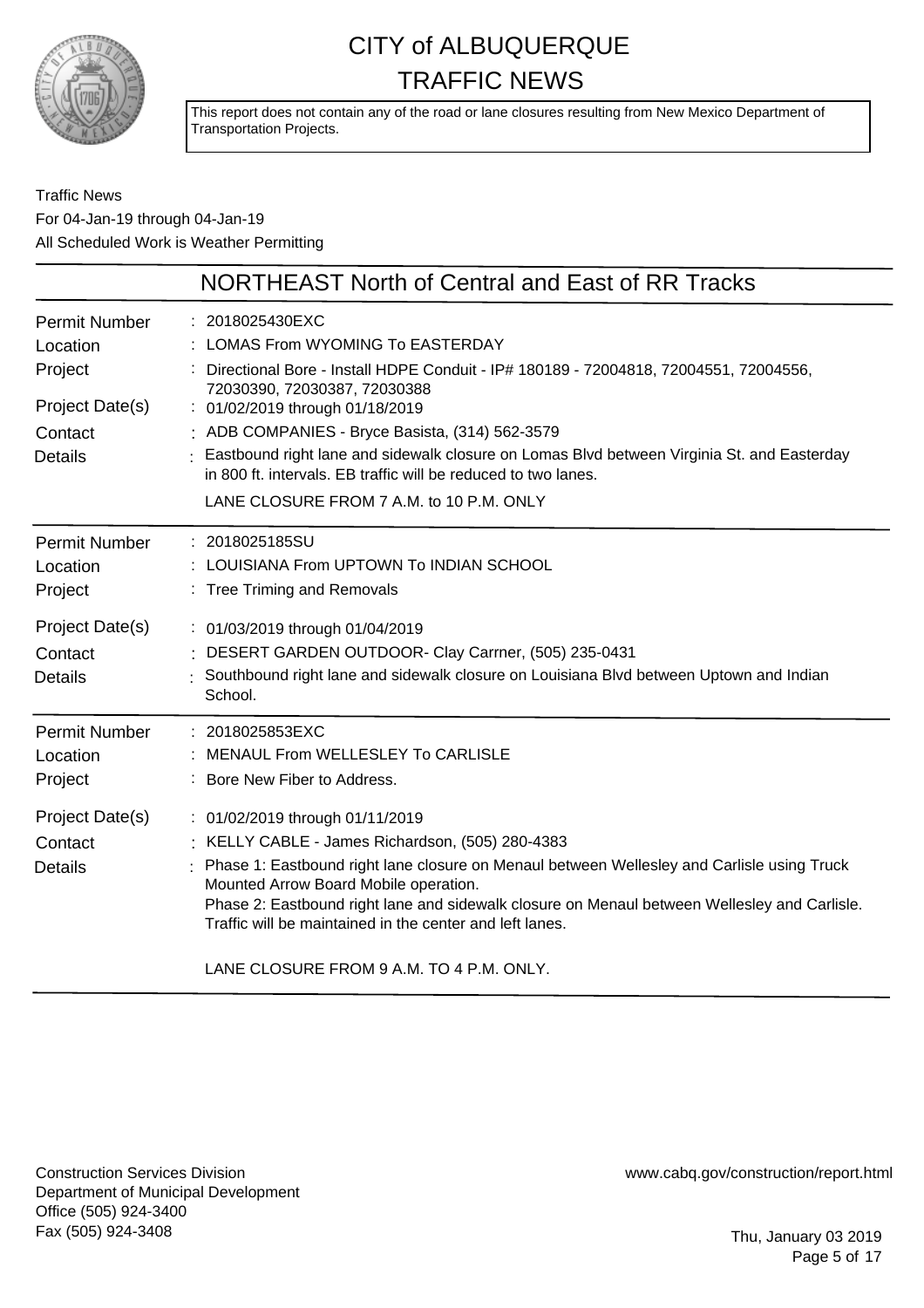

This report does not contain any of the road or lane closures resulting from New Mexico Department of Transportation Projects.

#### Traffic News For 04-Jan-19 through 04-Jan-19 All Scheduled Work is Weather Permitting

|                                              | NORTHEAST North of Central and East of RR Tracks                                                                                                                                                                                                                                                                                                                                                                                                                                                                                                              |
|----------------------------------------------|---------------------------------------------------------------------------------------------------------------------------------------------------------------------------------------------------------------------------------------------------------------------------------------------------------------------------------------------------------------------------------------------------------------------------------------------------------------------------------------------------------------------------------------------------------------|
| <b>Permit Number</b><br>Location<br>Project  | 2018025899EXC<br>5511 MIDWAY PARK PL NE<br>: Bore new fiber to address.                                                                                                                                                                                                                                                                                                                                                                                                                                                                                       |
| Project Date(s)<br>Contact<br><b>Details</b> | : 01/02/2019 through 01/11/2019<br>: KELLY CABLE - James Richardson, (505) 280-4383<br>: Westbound parking lane and sidewalk closure on Commons extending southbound to parking<br>lane and sidewalk closure on Midway Park.<br>CONSTRUCTION PERMITTED BETWEEN 7 A.M. AND 7 P.M. ONLY                                                                                                                                                                                                                                                                         |
| <b>Permit Number</b><br>Location<br>Project  | : 2018025896EXC<br>: MONTGOMERY and CARLISLE To NE<br>: Warranty Work Replace Sidewalk on Montgomery.                                                                                                                                                                                                                                                                                                                                                                                                                                                         |
| Project Date(s)<br>Contact<br><b>Details</b> | : 01/02/2019 through 01/04/2019<br>: KELLY CABLE - James Richardson, (505) 280-4383<br>Eastbound right lane and sidewalk closure on Montgomery west of Carlisle.<br>Southbound right lane and sidewalk closure on Carlisle south of Montgomery.<br>Traffic will be maintained in the inside lanes on both roads.<br>LANE CLOSURE FROM 9 A.M. TO 4 P.M. ONLY.                                                                                                                                                                                                  |
| <b>Permit Number</b><br>Location<br>Project  | 2018025941EXC<br>MOUNTAIN From MOUNTAIN ROAD To DALLAS<br>: Bore for main cable TV.                                                                                                                                                                                                                                                                                                                                                                                                                                                                           |
| Project Date(s)<br>Contact<br><b>Details</b> | : 01/02/2019 through 01/04/2019<br>: HIGH 5 NETWORKS - Edgar Mendez, (505) 804-1415<br>Westbound parking lane and sidewalk closure on Mountain between Mountain Road and Dallas<br>extending northbound to parking lane and sidewalk closure on Dallas between Mountain and<br>Spring.<br>Flagging operation will be used at the intersection of Pennsylvania and Mountain to maintain<br>traffic.<br>CONSTRUCTION PERMITTED BETWEEN 7 A.M. AND 7 P.M. ONLY<br>This traffic control setup includes a flagging operation, use caution and be prepared to stop. |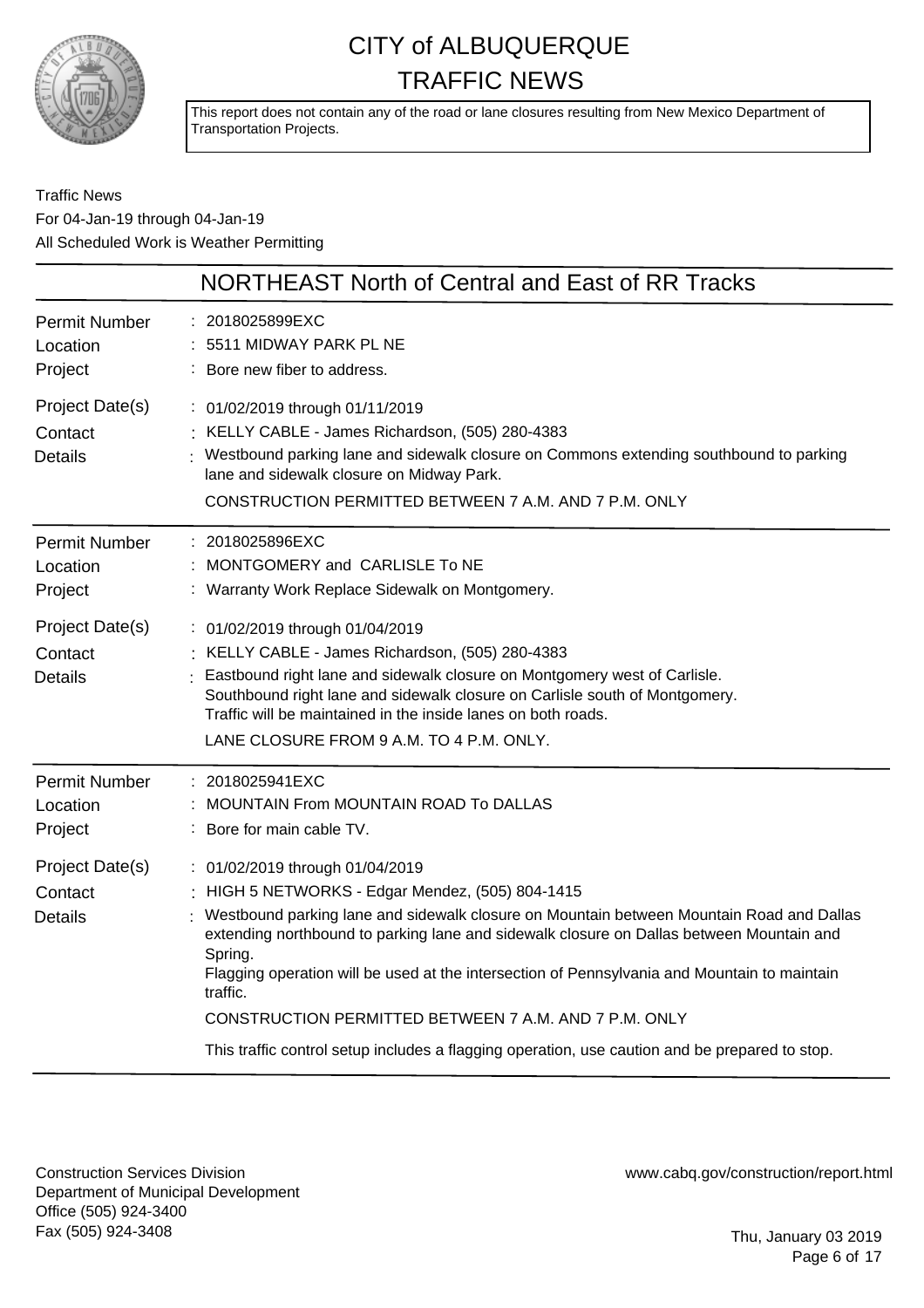

This report does not contain any of the road or lane closures resulting from New Mexico Department of Transportation Projects.

#### Traffic News For 04-Jan-19 through 04-Jan-19 All Scheduled Work is Weather Permitting

|                                              | NORTHEAST North of Central and East of RR Tracks                                                                                                                                                                |
|----------------------------------------------|-----------------------------------------------------------------------------------------------------------------------------------------------------------------------------------------------------------------|
| Permit Number<br>Location<br>Project         | : 2018024120EXC<br>: SAN MATEO From MCLEOD To OSUNA<br>: Street Light Pole Replacement for COA                                                                                                                  |
| Project Date(s)<br>Contact<br><b>Details</b> | $\frac{1}{2}$ 09/26/2018 through 10/17/2019<br>: BIXBY- Chris Perez, (505) 366-4660<br>: Mobile street light operation on San Mateo between McLeod and Osuna.<br>LANE CLOSURE FROM 9 A.M. TO 4 P.M. ONLY.       |
| <b>Permit Number</b><br>Location<br>Project  | : 2018025859EXC<br>: PALOMAS at SAN PEDRO NE<br>: Connections for Sewer and Water Lines from the Main to the Property Line                                                                                      |
| Project Date(s)<br>Contact<br>Details        | : 12/31/2018 through 01/09/2019<br>: FRANKLIN'S- Howard Ross, (505) 884-6947<br>: Total street closure on Palomas between San Pedro and CII Avion.<br>LANE CLOSURE FROM 9 A.M. TO 4 P.M. ONLY.<br>Follow detour |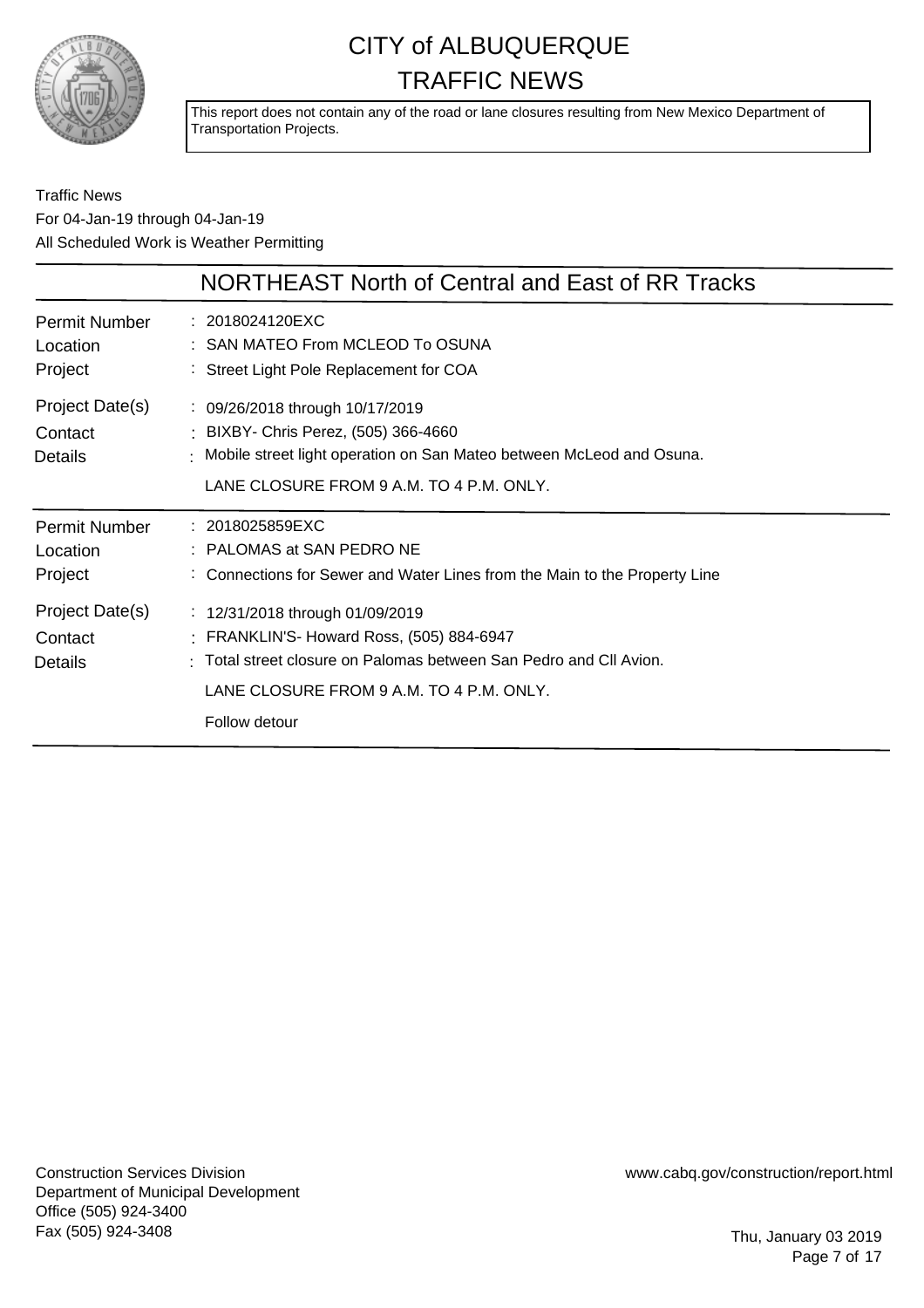

This report does not contain any of the road or lane closures resulting from New Mexico Department of Transportation Projects.

#### Traffic News For 04-Jan-19 through 04-Jan-19 All Scheduled Work is Weather Permitting

|                                              | NORTHWEST North of Central and West of RR Tracks                                                                                                                                                                           |
|----------------------------------------------|----------------------------------------------------------------------------------------------------------------------------------------------------------------------------------------------------------------------------|
| <b>Permit Number</b><br>Location<br>Project  | 2018025904EXC<br>1212 3RD ST NW<br>: Drivepad and Curb Cut.                                                                                                                                                                |
| Project Date(s)<br>Contact<br><b>Details</b> | : 12/26/2018 through 01/05/2019<br>Del Norte Construction LLC- Samuel Burciaga, (505) 270-7761<br>Southbound left lane closure on 3rd St south of Summer.<br>CONSTRUCTION PERMITTED BETWEEN 7 A.M. AND 7 P.M. ONLY         |
| <b>Permit Number</b><br>Location<br>Project  | : 2018025848EXC<br>5005 BRIDGES AVE NW<br>: Repair Emergency Gas Line Leak.                                                                                                                                                |
| Project Date(s)<br>Contact<br><b>Details</b> | : 12/14/2018 through 01/04/2019<br>: NM GAS- Rebecca Krajicek, (505) 697-3127<br>: Westbound lane and sidewalk closure on Bridge between Vista Grande and Hurley.<br>CONSTRUCTION PERMITTED BETWEEN 7 A.M. AND 7 P.M. ONLY |
| <b>Permit Number</b><br>Location<br>Project  | : 2018025895EXC<br>: CENTRAL From 98TH To VOLCANO<br>: Auger Boring for Soil Samples.                                                                                                                                      |
| Project Date(s)<br>Contact<br><b>Details</b> | : 01/04/2019 through 01/04/2019<br>TERRACON - Stenson Lee, (505) 409-2331                                                                                                                                                  |
| <b>Permit Number</b><br>Location<br>Project  | : 2018025956EXC<br>JEFFERSON From ELLISON To JEFFERSON<br>: To access a Man hole and a Hand hole.                                                                                                                          |
| Project Date(s)<br>Contact<br><b>Details</b> | : 01/03/2019 through 01/04/2019<br>CENTURY LINK- Jason Buckner, (505) 264-4073                                                                                                                                             |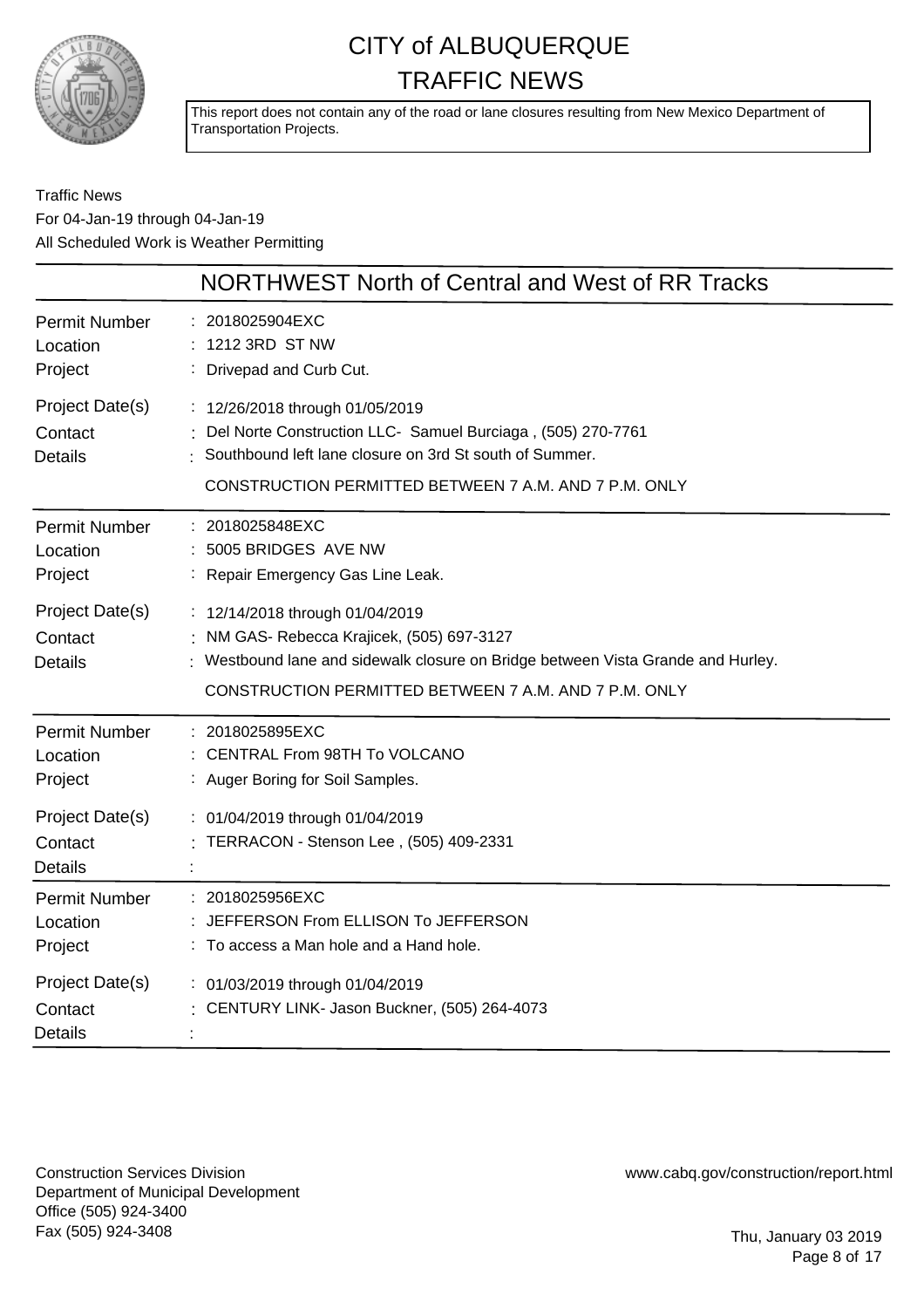

This report does not contain any of the road or lane closures resulting from New Mexico Department of Transportation Projects.

Traffic News For 04-Jan-19 through 04-Jan-19 All Scheduled Work is Weather Permitting

|                                                                                             | NORTHWEST North of Central and West of RR Tracks                                                                                                                                                                                                                                                                                                                                                                                                                                                                               |
|---------------------------------------------------------------------------------------------|--------------------------------------------------------------------------------------------------------------------------------------------------------------------------------------------------------------------------------------------------------------------------------------------------------------------------------------------------------------------------------------------------------------------------------------------------------------------------------------------------------------------------------|
| <b>Permit Number</b><br>Location<br>Project                                                 | : 2018025900EXC<br>: UNSER From LADERA To SAINT JOSEPHS<br>: Fiber pull                                                                                                                                                                                                                                                                                                                                                                                                                                                        |
| Project Date(s)<br>Contact<br><b>Details</b>                                                | : 12/26/2018 through 01/16/2019<br>: LAN-TEL COMMUNICATION SERVICES - Tony Guinn, (816) 206-2910<br>: Phase I: Northbound partial sidewalk closure on Unser Blvd between Ladera Dr.and St.<br>Josephs.<br>Phase II: Westbound sidewalk closure on Ladera Dr. between Unser Blvd and Gilbert St.<br>Phase III: Westbound sidewalk closure on Ladera Dr. between Unser Blvd and Laurelwood.<br>Phase IV: Various sidewalk closures on Laurelwood between Ladera and Sherwood, and on<br>Sherwood between Laurelwood and 72nd St. |
| <b>Permit Number</b><br>Location<br>Project                                                 | : 2018025479EXC<br>: MONTANO From UNSER To WHITEMAN<br>: Directional Bore - Install HDPE Conduit - 180451 - 72004368; 72011815                                                                                                                                                                                                                                                                                                                                                                                                 |
| Project Date(s)<br>Contact<br><b>Details</b>                                                | : 12/10/2018 through 01/05/2019<br>: ADB COMPANIES - Bryce Basista, (314) 562-3579<br>: Eastbound right lane, bike lane, and sidewalk closure on Montano Rd. between Unser Blvd and<br>Whiteman Dr. in 300 ft. intervals.<br>LANE CLOSURE FROM 9 A.M. TO 4 P.M. ONLY.                                                                                                                                                                                                                                                          |
| <b>Permit Number</b><br>Location<br>Project<br>Project Date(s)<br>Contact<br><b>Details</b> | : 2018025702EXC<br>: PARADISE From GOLF COURSE To UNIVERSE<br>: Restoration - 180487 - 72004338, 72004367, 72004404<br>: 12/22/2018 through 01/12/2019<br>: ADB COMPANIES - Bryce Basista, (314) 562-3579<br>: Various short duration westbound right lane, bike lane, and sidewalk closures in 200 ft.<br>intervals on Paradise Blvd between Fairfax Dr. and Universe Blvd.<br>WATCH FOR BIKES! BICYCLISTS ARE ALLOWED USE OF FULL LANE.<br>LANE CLOSURE FROM 9 A.M. TO 4 P.M. ONLY.                                          |

Construction Services Division Department of Municipal Development Office (505) 924-3400 Fax (505) 924-3408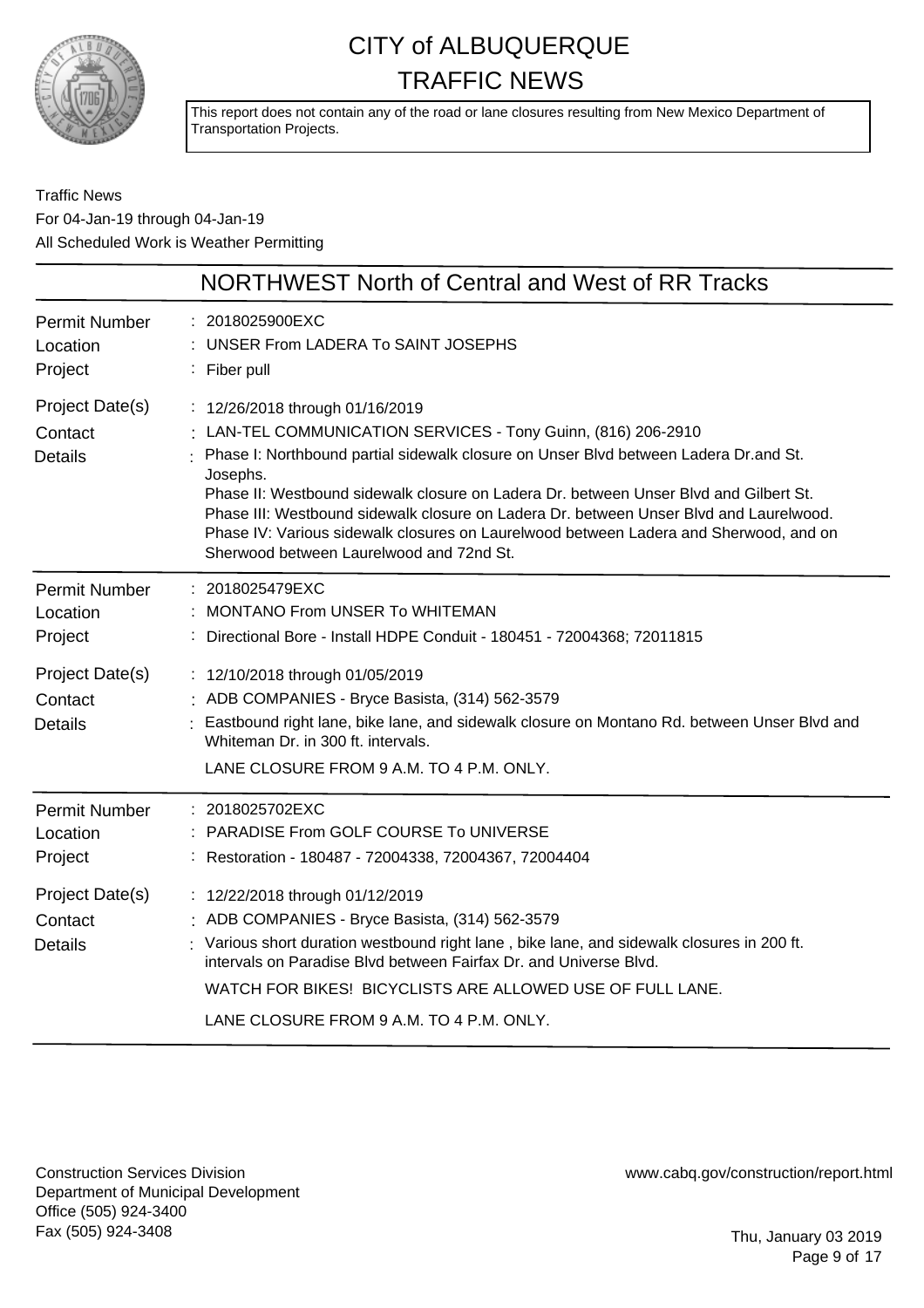

This report does not contain any of the road or lane closures resulting from New Mexico Department of Transportation Projects.

#### Traffic News For 04-Jan-19 through 04-Jan-19 All Scheduled Work is Weather Permitting

|                                              | NORTHWEST North of Central and West of RR Tracks                                                                                                                                                                                                                                                          |
|----------------------------------------------|-----------------------------------------------------------------------------------------------------------------------------------------------------------------------------------------------------------------------------------------------------------------------------------------------------------|
| <b>Permit Number</b><br>Location<br>Project  | 2018024679EXC<br>RAINBOW From PASEO DEL NORTE To WOODMONT<br>Directional Bore.                                                                                                                                                                                                                            |
| Project Date(s)<br>Contact<br><b>Details</b> | : 11/26/2018 through 01/14/2019<br>LAN-TEL COMMUNICATION SERVICES - Tony Guinn, (816) 206-2910<br>Northbound right lane and sidewalk closure on Rainbow between Woodmont and Paseo Del<br>Norte.<br>LANE CLOSURE FROM 9 A.M. TO 4 P.M. ONLY.<br>WATCH FOR BIKES! BICYCLISTS ARE ALLOWED USE OF FULL LANE. |
| <b>Permit Number</b><br>Location<br>Project  | : 2018025935EXC<br>: 1931 RIO GRANDE BLVD NW<br>: REPAIR GAS SERVICE.                                                                                                                                                                                                                                     |
| Project Date(s)<br>Contact<br><b>Details</b> | : 01/02/2019 through 01/11/2019<br>: NM GAS - Steve Baca, (505) 401-7540<br>Southbound right lane, bike lane and sidewalk closure on Rio Grande south of El Nido. Traffic<br>will be maintained in the inside lane.<br>LANE CLOSURE FROM 9 A.M. TO 4 P.M. ONLY.                                           |
| <b>Permit Number</b><br>Location<br>Project  | : 2018025289EXC<br><b>UNSER From MONTANO To ATRISCO</b><br>: Aerial construction placing fiber.                                                                                                                                                                                                           |
| Project Date(s)<br>Contact<br><b>Details</b> | : 12/10/2018 through 01/10/2019<br>TURQUOISE MOUNTAIN CONSTRUCTION - Kevin Trujillo, (575) 993-4788<br>Sidewalk closure only, continuously until complete<br>Work shall be done between 7:00pm - 7:00am.<br>Phase 1: Southbound right lane and sidewalk closure on Unser between Montano and Vulcan.      |
|                                              | Phase 2: Southbound shoulder/sidewalk closure on Atrisco between Unser and Ladera.<br>Closure shall be at a maximum increment of 1600'.                                                                                                                                                                   |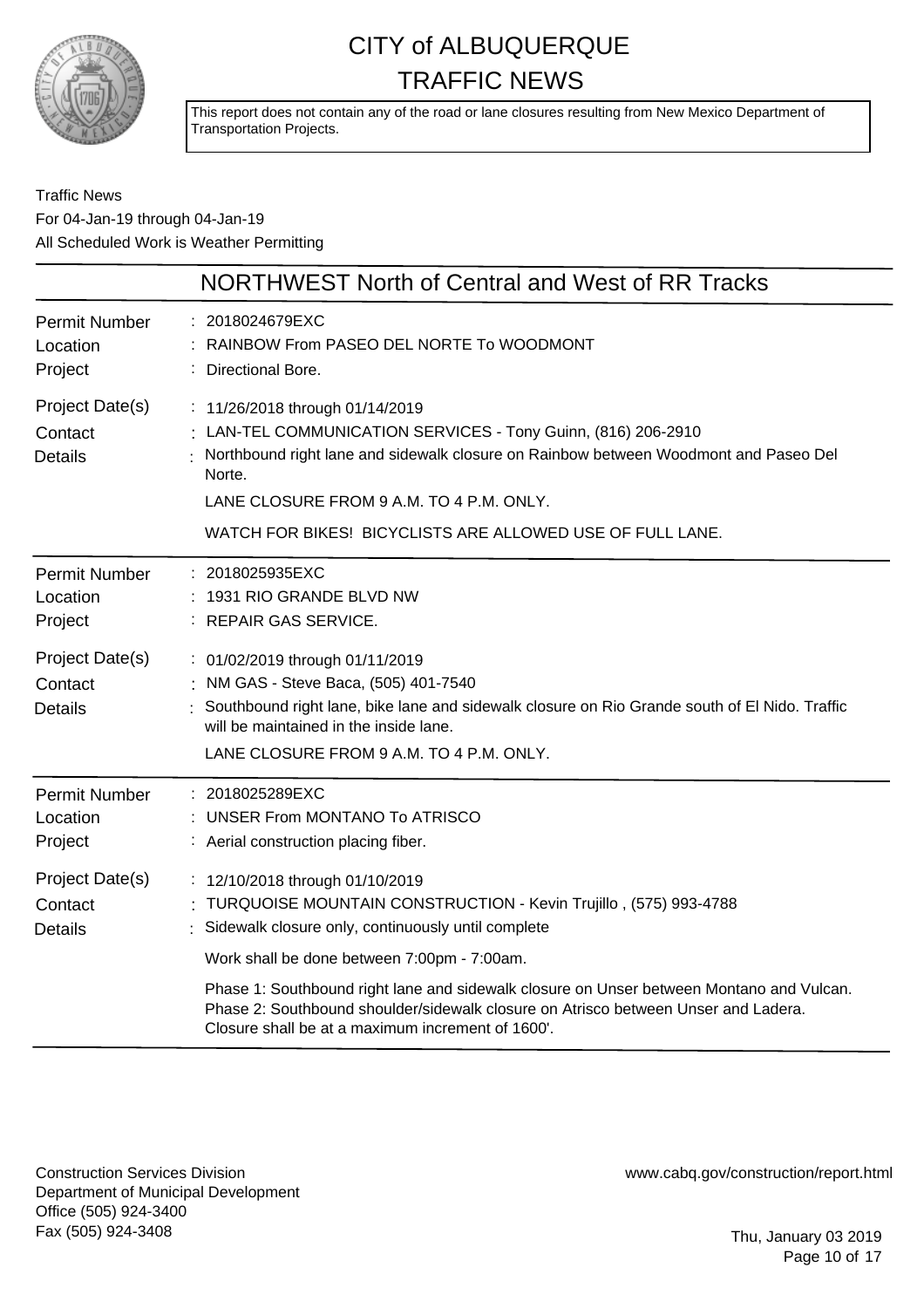

This report does not contain any of the road or lane closures resulting from New Mexico Department of Transportation Projects.

Traffic News For 04-Jan-19 through 04-Jan-19 All Scheduled Work is Weather Permitting

|                                             | NORTHWEST North of Central and West of RR Tracks                                                                                                                                                                                                                                                                                                                                                                                                                                                          |
|---------------------------------------------|-----------------------------------------------------------------------------------------------------------------------------------------------------------------------------------------------------------------------------------------------------------------------------------------------------------------------------------------------------------------------------------------------------------------------------------------------------------------------------------------------------------|
| <b>Permit Number</b><br>Location<br>Project | : 2018024674EXC<br>: UNSER From RAINBOW To 81ST<br>Directional Bore.                                                                                                                                                                                                                                                                                                                                                                                                                                      |
| Project Date(s)<br>Contact<br>Details       | : 11/28/2018 through 01/14/2019<br>: LAN-TEL COMMUNICATION SERVICES - Tony Guinn, (816) 206-2910<br>: Southbound sidewalk closure on 81st St. between Marigold and Molten Rock.<br>Eastbound Sidewalk closure on Molten Rock between 81st St. and Unser.<br>Northbound right lane, bike lane and sidewalk closure on Unser between Molten Rock and<br>Rainbow. Traffic will be maintained in the left lane.<br>Closure will be in the max increment of 1600'.<br>LANE CLOSURE FROM 9 A.M. TO 4 P.M. ONLY. |
| <b>Permit Number</b><br>Location<br>Project | : 2018025918EXC<br>: WESTSIDE BLVD and SIERRITA RD<br>: Directional Bore                                                                                                                                                                                                                                                                                                                                                                                                                                  |
| Project Date(s)<br>Contact<br>Details       | : 01/02/2019 through 01/19/2019<br>: ADB COMPANIES - Bryce Basista, (314) 562-3579<br>: Eastbound right lane and sidewalk closure on Westside Blvd between 23rd Ave and American<br>Rd. Two-way traffic will be maintained.                                                                                                                                                                                                                                                                               |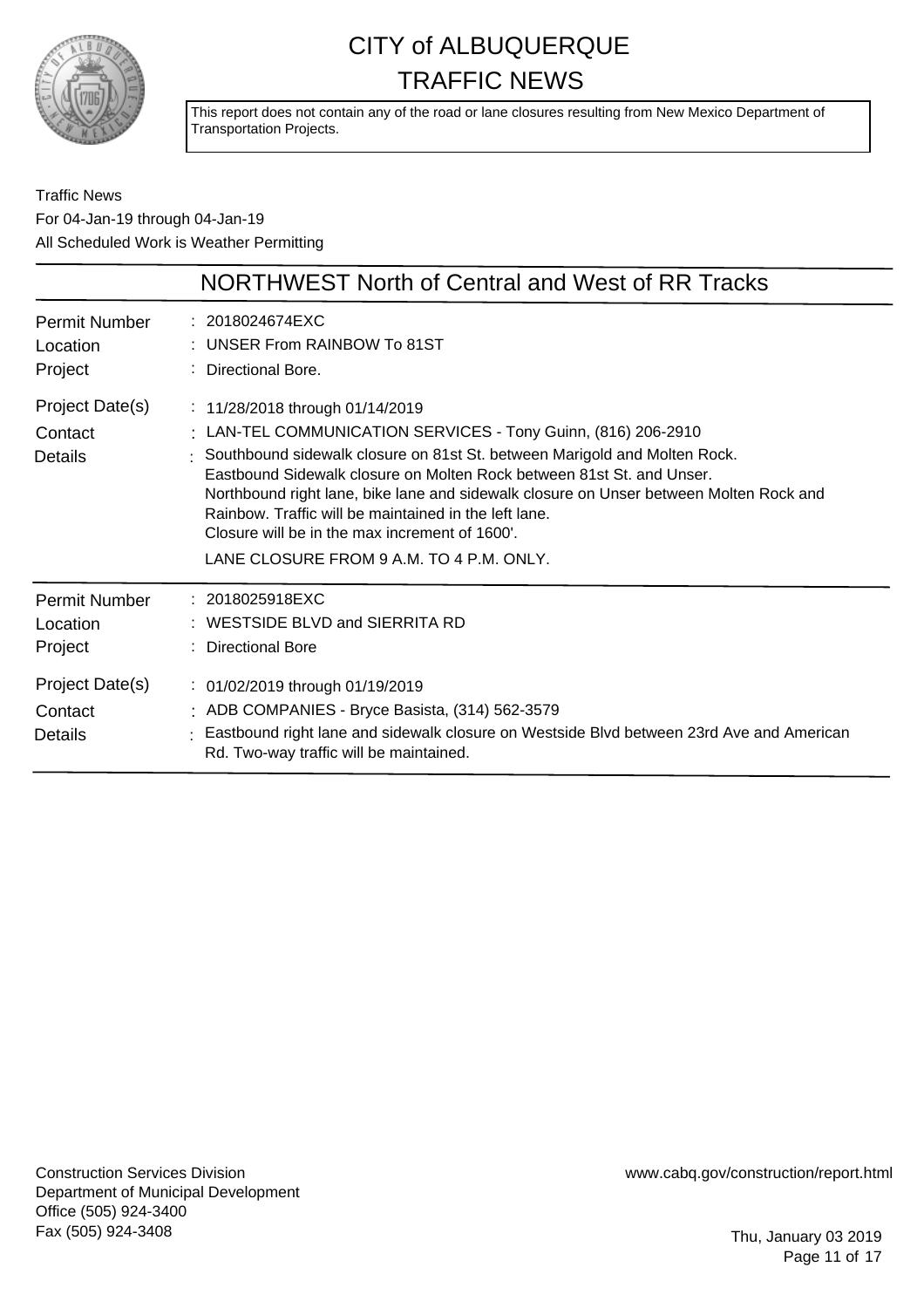

This report does not contain any of the road or lane closures resulting from New Mexico Department of Transportation Projects.

Traffic News For 04-Jan-19 through 04-Jan-19 All Scheduled Work is Weather Permitting

|                                              | <b>SOUTHEAST South of Central and East of RR Tracks</b>                                                                                                                                                                                                                                                                               |
|----------------------------------------------|---------------------------------------------------------------------------------------------------------------------------------------------------------------------------------------------------------------------------------------------------------------------------------------------------------------------------------------|
| <b>Permit Number</b><br>Location<br>Project  | 2018025466EXC<br>DORADO and CENTRAL SE<br>Directional Bore - Install HDPE Conduit - 180454 - 72004528                                                                                                                                                                                                                                 |
| Project Date(s)<br>Contact<br><b>Details</b> | : 12/17/2018 through 01/05/2019<br>ADB COMPANIES - Bryce Basista, (314) 562-3579<br>Eastbound right lane and sidewalk closure on Central Ave at Dorado PI. EB traffic will be<br>reduced to two lanes. Northbound parking lane and sidewalk closure on Dorado PI south of<br>Central Ave.<br>LANE CLOSURE FROM 7 A.M. to 10 P.M. ONLY |
| <b>Permit Number</b><br>Location<br>Project  | : 2018025700EXC<br>EUBANK at INNOVATION SE<br>Directional Bore - Install HDPE Conduit - 180468 - 72004577                                                                                                                                                                                                                             |
| Project Date(s)<br>Contact<br><b>Details</b> | : 12/12/2018 through 01/05/2019<br>ADB COMPANIES - Bryce Basista, (314) 562-3579<br>North and southbound right lane and sidewalk closures with a shadow truck. Traffic will be<br>reduced to one lane in each direction.<br>LANE CLOSURE FROM 9 A.M. TO 4 P.M. ONLY.                                                                  |
| <b>Permit Number</b><br>Location<br>Project  | : 2018025542EXC<br><b>GIBSON at LOUISIANA SE</b><br>: Road Infrasture Improvement.                                                                                                                                                                                                                                                    |
| Project Date(s)<br>Contact<br><b>Details</b> | : 12/10/2018 through 01/25/2019<br>FRANKLIN'S EARTHMOVING - Hector Perez, (505) 991-2200<br>Eastbound right lane, center lane and sidewalk closure on Gibson east of Louisiana. Traffic will<br>be maintained in the westbound left turn lane on Gibson east of Louisiana.<br>CONSTRUCTION PERMITTED BETWEEN 7 A.M. AND 7 P.M. ONLY   |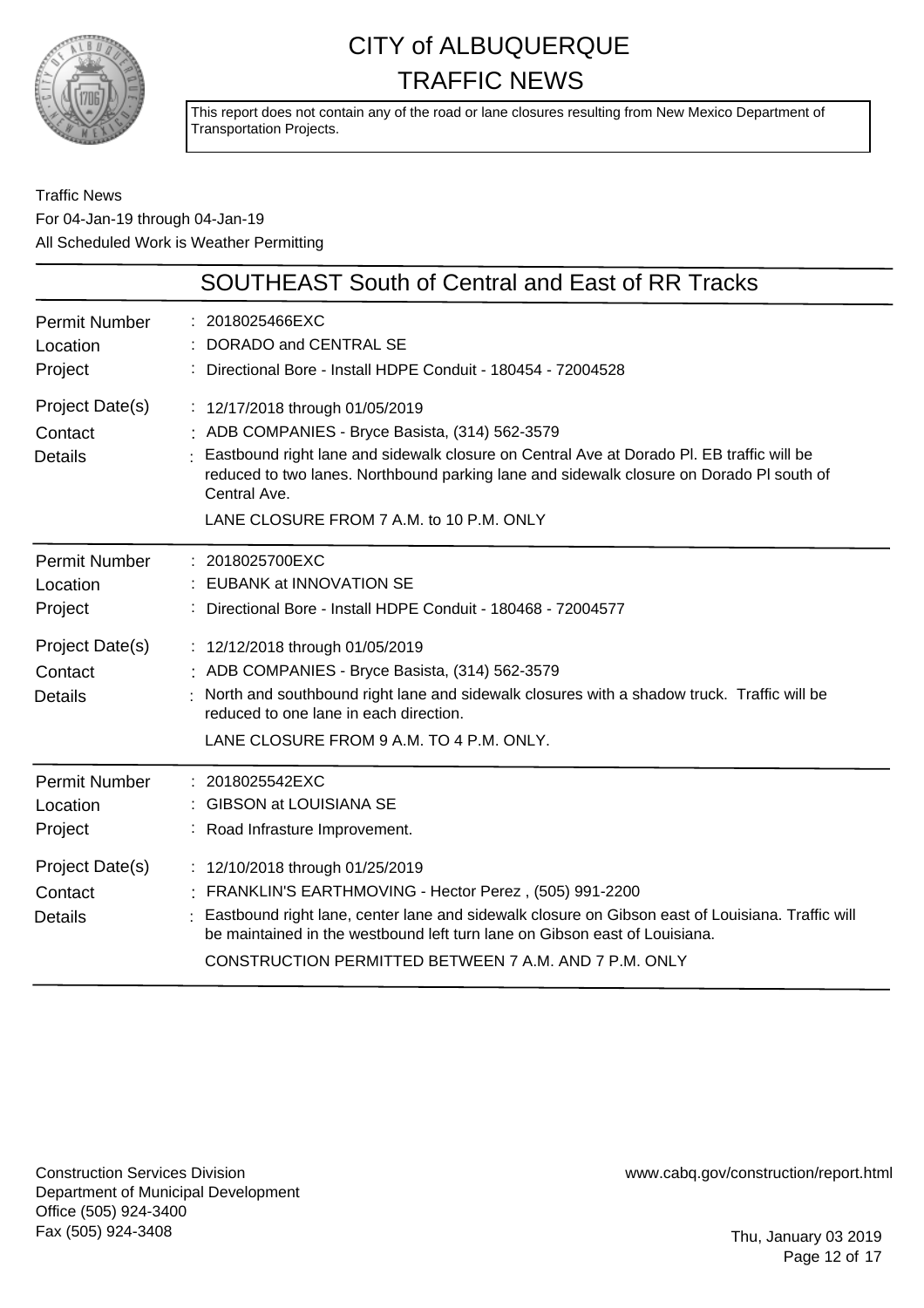

This report does not contain any of the road or lane closures resulting from New Mexico Department of Transportation Projects.

Traffic News For 04-Jan-19 through 04-Jan-19 All Scheduled Work is Weather Permitting

|                                             | <b>SOUTHEAST South of Central and East of RR Tracks</b>                                                                                                                                                                                                                                                                                                                                                                                                                                                                      |
|---------------------------------------------|------------------------------------------------------------------------------------------------------------------------------------------------------------------------------------------------------------------------------------------------------------------------------------------------------------------------------------------------------------------------------------------------------------------------------------------------------------------------------------------------------------------------------|
| <b>Permit Number</b><br>Location<br>Project | $: 2018025901 \text{EXC}$<br>: YALE From SUNPORT To RENARD<br>: Bore for Main Cable TV.                                                                                                                                                                                                                                                                                                                                                                                                                                      |
| Project Date(s)<br>Contact                  | : $12/26/2018$ through 01/07/2019<br>: HIGH 5 NETWORKS Miguel Holguin, (505) 934-2175                                                                                                                                                                                                                                                                                                                                                                                                                                        |
| <b>Details</b>                              | : Phase 1: Westbound sidewalk closure on Sunport east of Yale.<br>Phase 2: Northbound right lane and sidewalk closure on Yale between Sunport Ct. and Miles.<br>Traffic will be Maintained in the center and left lanes.<br>Phase 3: Eastbound and Westbound sidewalk and parking lane closure on Alamo east of Yale.<br>Closure on both sides of the street will not be simultaneous.<br>Phase 4: Eastbound parking lane and sidewalk closure on Renard extending to Baylor.<br>Closure per phase will not be simultaneous. |
|                                             | CONSTRUCTION PERMITTED BETWEEN 7 A.M. AND 7 P.M. ONLY                                                                                                                                                                                                                                                                                                                                                                                                                                                                        |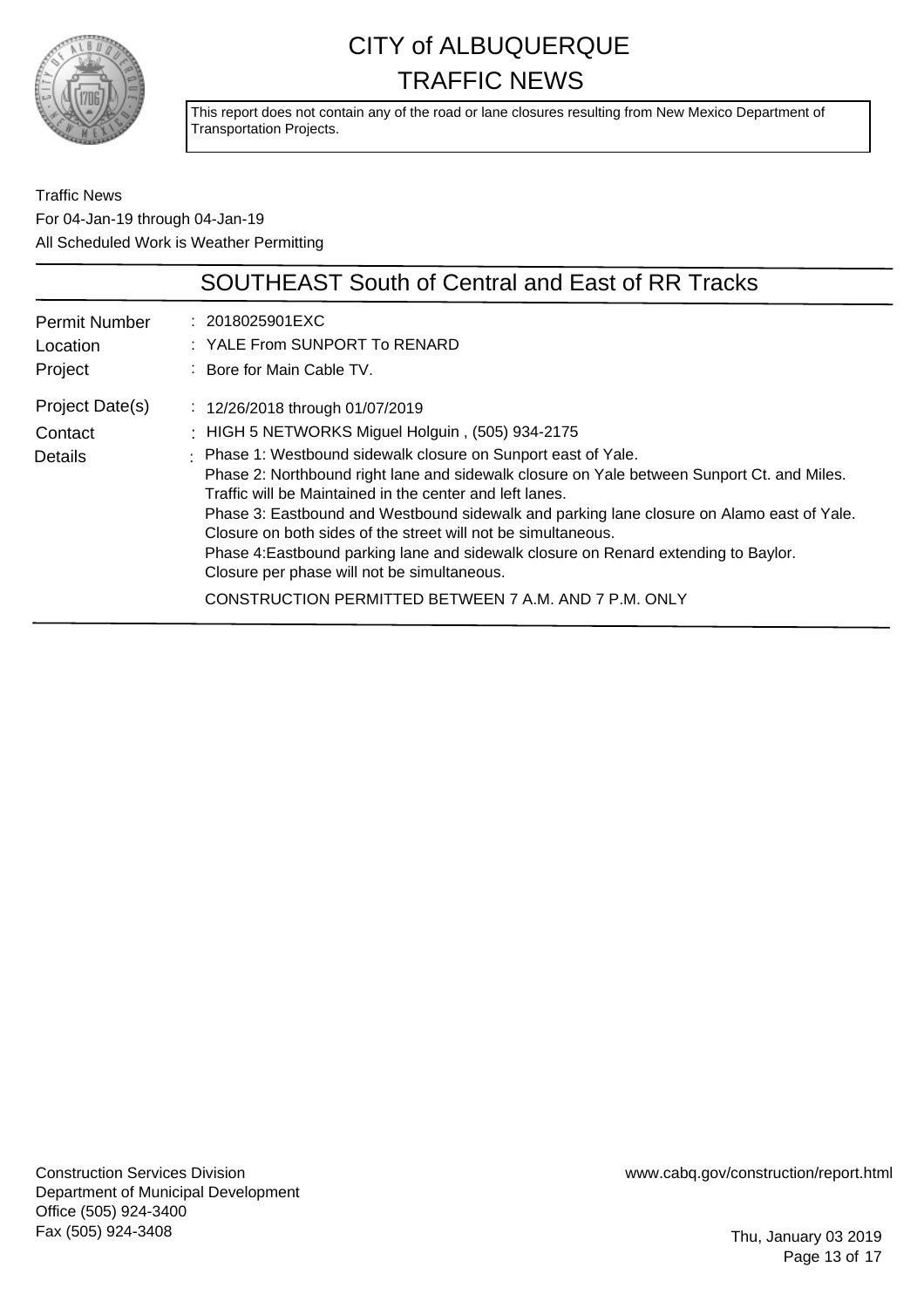

This report does not contain any of the road or lane closures resulting from New Mexico Department of Transportation Projects.

Traffic News For 04-Jan-19 through 04-Jan-19 All Scheduled Work is Weather Permitting

|                                              | SOUTHWEST South of Central and West of RR Tracks                                                                                                                                                                                                                                                                                                                                                 |
|----------------------------------------------|--------------------------------------------------------------------------------------------------------------------------------------------------------------------------------------------------------------------------------------------------------------------------------------------------------------------------------------------------------------------------------------------------|
| <b>Permit Number</b><br>Location<br>Project  | : 2018025876EXC<br>: 4TH and COAL SW<br>: Complete City Water Line and SAS Lines Connections to city Main Lines for New Utility Lines<br>for New Building.                                                                                                                                                                                                                                       |
| Project Date(s)<br>Contact<br><b>Details</b> | : 01/03/2019 through 01/18/2019<br>: ALTOR CONSTRUCTION Marie Alvidre, (505) 341-1551<br>Total closure on Coal between 4th St. and 5th St.<br>Southbound total closure on 4th St. south of Coal with southbound traffic being maintained in<br>the northbound left lane.<br>Alley closure south of Coal between 4th St. and 5th St.<br>LANE CLOSURE FROM 9 A.M. TO 4 P.M. ONLY.<br>Follow detour |
| <b>Permit Number</b><br>Location<br>Project  | : 2018025907EXC<br>: BLAKE From UNSER To VERMEJO PARK<br>: Place Conduit and Fiber.                                                                                                                                                                                                                                                                                                              |
| Project Date(s)<br>Contact<br><b>Details</b> | : 12/27/2018 through 01/04/2019<br>: LIGHT CONNECTIONS - Steve Litle, (303) 809-7696<br>Westbound total closure with westbound traffic being maintained in the center two way left turn<br>lane between Unser and Vermejo Park.<br>LANE CLOSURE FROM 9 A.M. TO 4 P.M. ONLY.                                                                                                                      |
| <b>Permit Number</b><br>Location<br>Project  | : 2018025910EXC<br>BRIDGE From OLD COORS To BRIDGE<br>: Directional Bore to install new CATV.                                                                                                                                                                                                                                                                                                    |
| Project Date(s)<br>Contact<br><b>Details</b> | : 01/02/2019 through 01/11/2019<br>M3 COMMUNICATIONS LLC - Roberto Magana, (505) 977-2205<br>$\frac{1}{2}$ LANE CLOSURE FROM 9 A.M. TO 4 P.M. ONLY.<br>Eastbound right turn lane and sidewalk closure on Bridge west of Old Coors.                                                                                                                                                               |

Construction Services Division Department of Municipal Development Office (505) 924-3400 Fax (505) 924-3408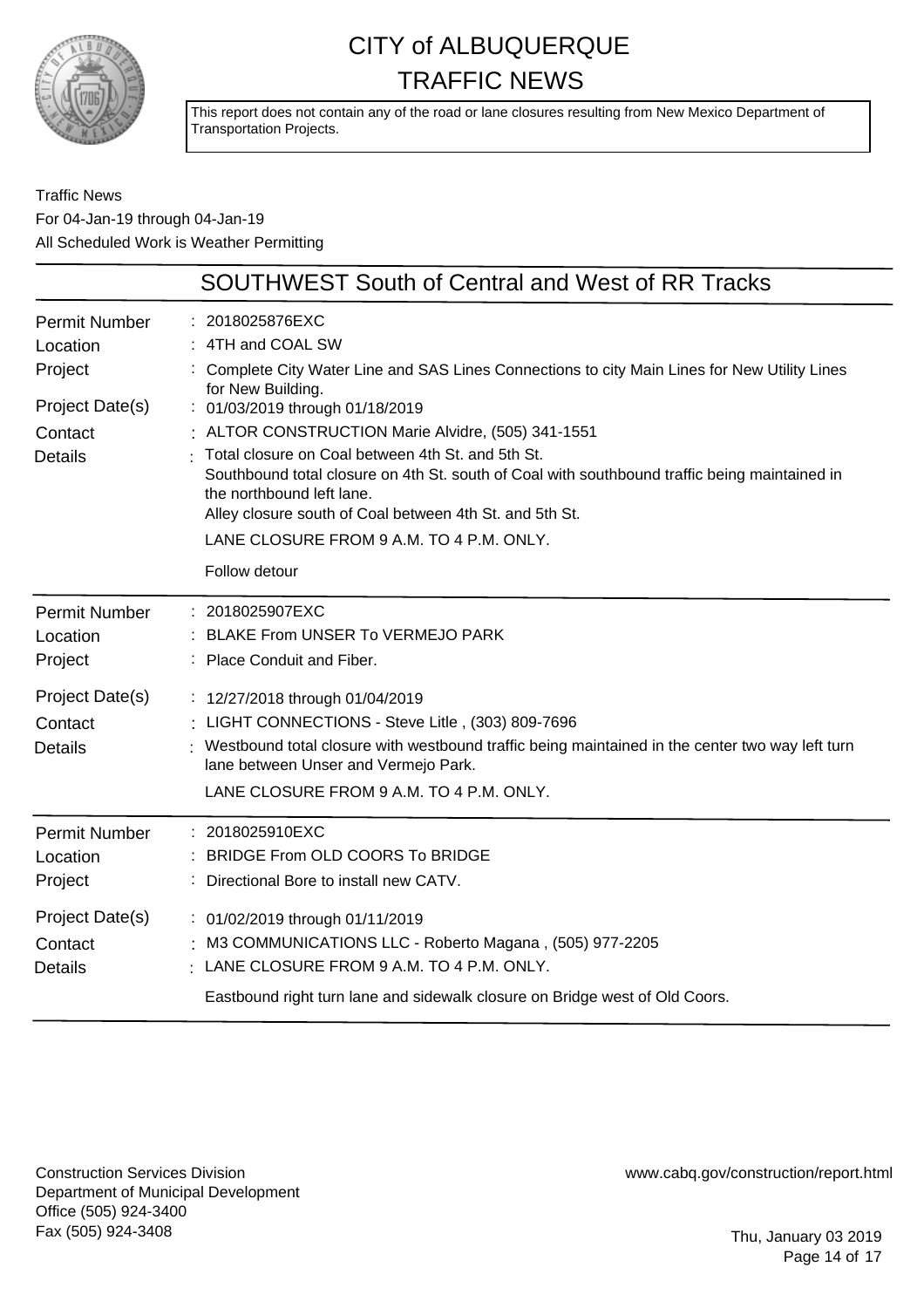

This report does not contain any of the road or lane closures resulting from New Mexico Department of Transportation Projects.

#### Traffic News For 04-Jan-19 through 04-Jan-19 All Scheduled Work is Weather Permitting

|                                              | <b>SOUTHWEST South of Central and West of RR Tracks</b>                                                                                                                                                                                                                                                                                                                                                   |
|----------------------------------------------|-----------------------------------------------------------------------------------------------------------------------------------------------------------------------------------------------------------------------------------------------------------------------------------------------------------------------------------------------------------------------------------------------------------|
| <b>Permit Number</b><br>Location<br>Project  | : 2018025938EXC<br><b>CENTRAL From ATRISCO To UNSER</b><br>: Opening MH's and taking pictures for duct verification - work to be done 9:00am - 3:00pm.                                                                                                                                                                                                                                                    |
| Project Date(s)<br>Contact<br><b>Details</b> | : 01/02/2019 through 01/08/2019<br>: COBB FENDLEY - Robert Matson, (505) 389-4691<br>: Eastbound and Westbound right lane closures using Truck Mounted Arrow Board mobile<br>operation on Central between Atrisco and Unser. Traffic will be maintained in the left lane in<br>both directions.<br>Closure per direction simultaneously will not be permitted.<br>LANE CLOSURE FROM 9 A.M. to 3 P.M. ONLY |
| <b>Permit Number</b><br>Location<br>Project  | : 2018021515EXC<br><b>CENTRAL at UNSER SW</b><br><b>Intersection Reconstruction</b>                                                                                                                                                                                                                                                                                                                       |
| Project Date(s)<br>Contact<br><b>Details</b> | : 05/29/2018 through 02/28/2019<br>: STAR PAVING - Don Edwards, (505) 710-7292<br>: Various lane and sidewalk closures at the intersection of Unser and Central Ave.<br>EXPECT DELAYS AND PATTERN CHANGES!<br>TWO-WAY TRAFFIC AND LEFT TURN LANES WILL BE MAINTAINED AT ALL TIMES.<br>Construction permitted between 6AM and 10PM. Closures are continuous until construction is<br>complete              |
| <b>Permit Number</b><br>Location<br>Project  | 2018025533EXC<br>TIJERAS From 3RD To 5TH<br>Use Tijeras Entry to Parking Garage and Unload for demolition - Work ongoing at Civic Plaza.                                                                                                                                                                                                                                                                  |
| Project Date(s)<br>Contact<br><b>Details</b> | : 12/05/2018 through 01/30/2019<br>BRADBURY STAMM - Jordan Horger, (505) 681-5874<br>Eastbound left lane and Parking lane closure on Tijeras between 5th St. and 3rd St. Traffic will<br>be maintained in the right lane.<br>Construction permitted between 6AM and 10PM. Closures are continuous until construction is<br>complete                                                                       |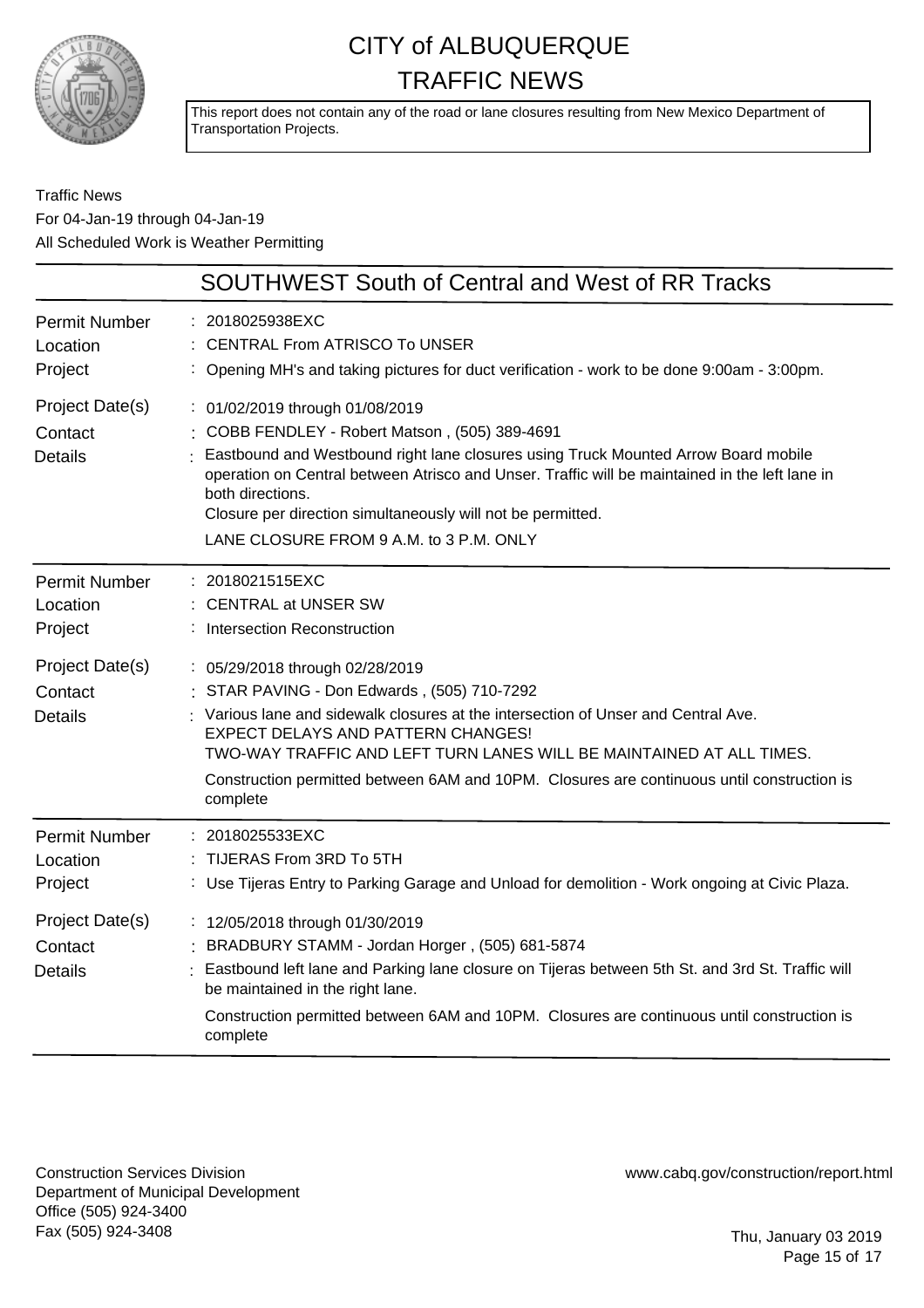

This report does not contain any of the road or lane closures resulting from New Mexico Department of Transportation Projects.

#### Traffic News For 04-Jan-19 through 04-Jan-19 All Scheduled Work is Weather Permitting

|                                              | <b>SOUTHWEST South of Central and West of RR Tracks</b>                                                                                                                                                                                                                                                                                                 |
|----------------------------------------------|---------------------------------------------------------------------------------------------------------------------------------------------------------------------------------------------------------------------------------------------------------------------------------------------------------------------------------------------------------|
| <b>Permit Number</b><br>Location<br>Project  | : 2018025739EXC<br><b>GOFF From BRIDGE To TAPIA</b><br>Directional Bore - Install HDPE Conduit - 180480 - 72004154                                                                                                                                                                                                                                      |
| Project Date(s)<br>Contact<br><b>Details</b> | : 12/26/2018 through 01/12/2019<br>: ADB COMPANIES - Bryce Basista, (314) 562-3579<br>Northbound thru lane, bike lane, and sidewalk closure on Goff Blvd between Tapia Blvd and<br>Bridge Blvd. NB traffic will shift to the center turn lane.<br>LANE CLOSURE FROM 7 A.M. to 10 P.M. ONLY<br>WATCH FOR BIKES! BICYCLISTS ARE ALLOWED USE OF FULL LANE. |
| <b>Permit Number</b><br>Location<br>Project  | : 2018025696EXC<br><b>OSAGE From ATRISCO To SUNSET</b><br>Directional Bore - Install HDPE Conduit - 180481 - 72004208                                                                                                                                                                                                                                   |
| Project Date(s)<br>Contact<br><b>Details</b> | : 12/18/2018 through 01/05/2019<br>: ADB COMPANIES - Bryce Basista, (314) 562-3579<br>Southbound partial right lane and sidewalk closure on Atrisco Dr. at Osage Pl. Two-way traffic<br>will be maintained with a split.<br>7AM to 4PM<br>WATCH FOR BIKES! BICYCLISTS ARE ALLOWED USE OF FULL LANE.                                                     |
| <b>Permit Number</b><br>Location<br>Project  | 2018025394EXC<br>SAGE From SNOW VISTA To 86TH<br>Directional Bore - Install HDPE Conduit - 180453 - 72004155; 72004207; 72004182                                                                                                                                                                                                                        |
| Project Date(s)<br>Contact<br><b>Details</b> | : 12/03/2018 through 01/08/2019<br>: ADB COMPANIES - Bryce Basista, (314) 562-3579<br>Westbound thru lane, bike lane, and sidewalk closure on Sage Rd between 86th St. and west of<br>98th St. Two-way traffic will be maintained.                                                                                                                      |